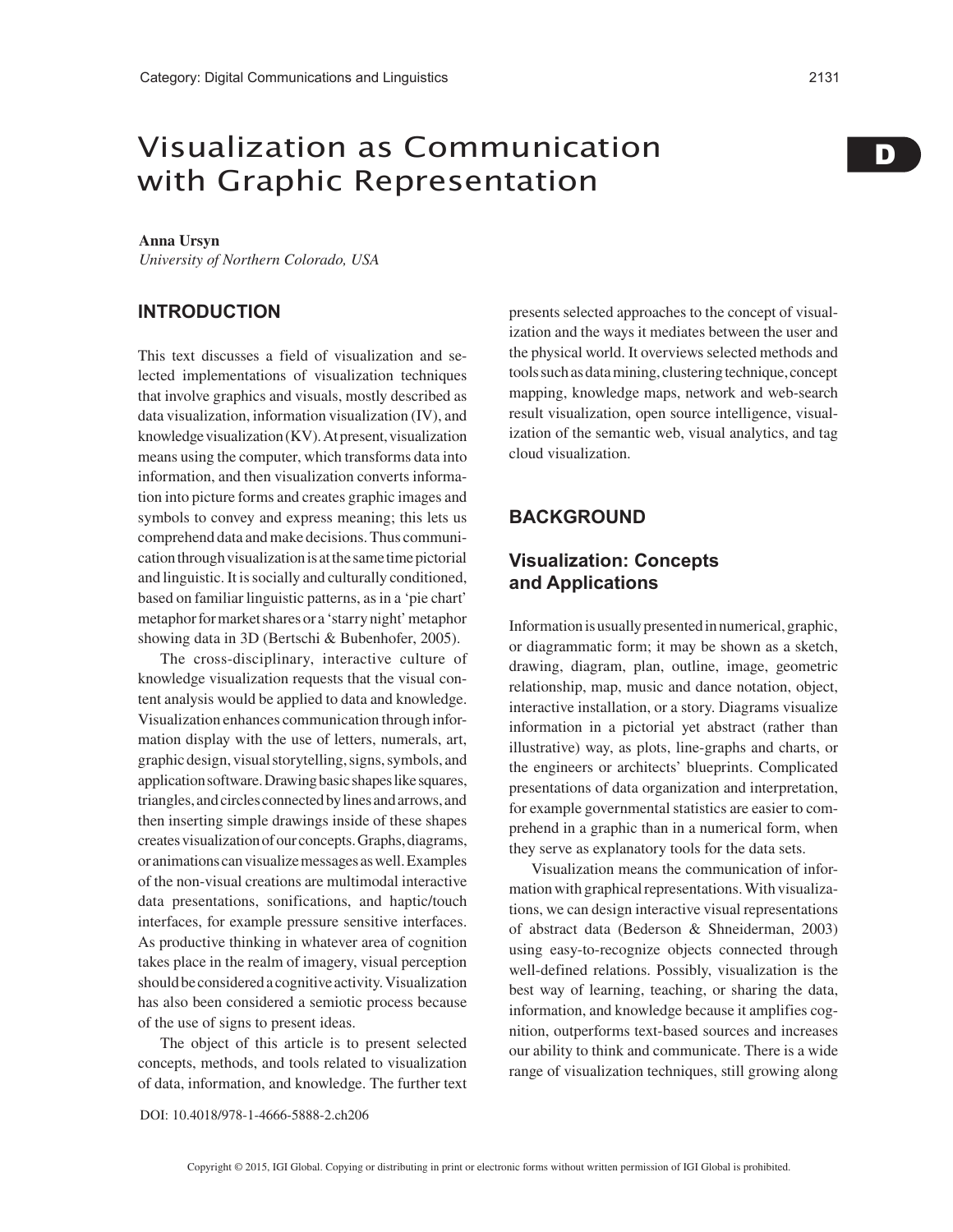with the developments in computing and information technology. They help explore and understand complex data (such as one-, two-, three-dimensional data, temporal and multi-dimensional data, tree and network data), communicate, and navigate on the web. Visualization serves as an efficient tool that assists graphic designers, artists, professionals performing scientific research and presentations, practitioners creating communication media-art, installations, animated video or film, architectural projects, designing newspapers and magazines, or working on website design. Users apply visualizations to understand how data analyses and queries relate to each other. From simple charts and data graphics to 3D multi-user virtual reality environments happening in real time with human interaction possible, visualizations let us fly around the organized data, comprehend, and make decisions (Chen, 2010).

Visualization techniques are the powerful cognitive tools useful in our everyday life, as they integrate several domains with no defined boundaries. Graphic presentation shows how something works or explains the relationship between the parts of a whole. Surfing the web, data mining, and manipulating the data are easier when the data is shown as interactive information visualization. Visualizations have been present in different disciplines and in various modes since early days of civilization. Tables of the past acted as visualization modalities (Marchese, 2011). Many kinds of tables preserved since ancient times; the Near East Akkadian clay tablets, Sumerian accounting tables, Aztec calendars, or the Egyptian stele Rosetta Stone, as well as the medieval chronicles, canon tables, and calendars are representations of early genres in information visualization. Analysis of these tables demonstrates the constant need to visualize information.

## **Metaphorical Language of Visualization**

Visual metaphors make a basic structure in visualization because they describe relations among data, organize information in a meaningful way, and combine creative imagery with the analytic rationality of conceptual diagrams. A metaphor indicates one thing as representing another, difficult one, thus making mental models and comparisons. Instead of developing a nomenclature specific for computing, we apply metaphors – names of familiar items and actions for organizing computing-related items and activities: we open a new *window* or a *file* with a *mouse*, put them in a *folder*, we *cut, copy,* and *paste,* place *icons* on a *desktop*, use *tools* and search *engines*, *canvas, mailbox, documents, in-*and*-out boxes,* and a web *portal*. The desktop metaphor is now fading because cell phones and tablets are replacing PCs as the main gateway to the Internet. We may use graphics or show virtual environments, often shaped by artist's fantasy; the success and quality of any visualization depend on imagination, the retrieval of necessary data, the choice of a metaphor, and the delivery method: whether to apply animation, interconnection, or interaction. Visual metaphors can either be natural objects or phenomena (e. g., mountains, tornados) or artificial, man-made objects (e. g., a bridge, a temple), activities (climbing), or concepts (war, family). Metaphors organize, structure information, and convey an insight through characteristics or associations. Metaphors may convey topics such as theological events or encyclopedias' tables of contents, and serve as classification systems (Lima, 2011).

Communication involves language and pictures need a caption. Because language is metaphorical, our thoughts are mostly metaphorical. To communicate knowledge in a dynamic, interactive way, often in real-time, visualizations provide two-dimensional and tree-dimensional metaphors, familiar and understandable in social and cultural terms. Metaphors traditionally used in visualizations show programs or data as natural objects, such as a solar system, or man-made objects, for example a city, architecture, house, parking lot, metro, library, street, but also they map the data to facial expressions, video games, or nested boxes. A city metaphor may represent a software package; navigating through software may enhance program understanding or lessen costs and effort of software production and maintenance.

## **THE MOST IMPORTANT DOMAINS IN VISUALIZATION**

## **Data Visualization**

Data Visualization means information abstracted in some schematic form to provide visual insights into sets of data. Data may be 1D linear, 2D, 3D, and